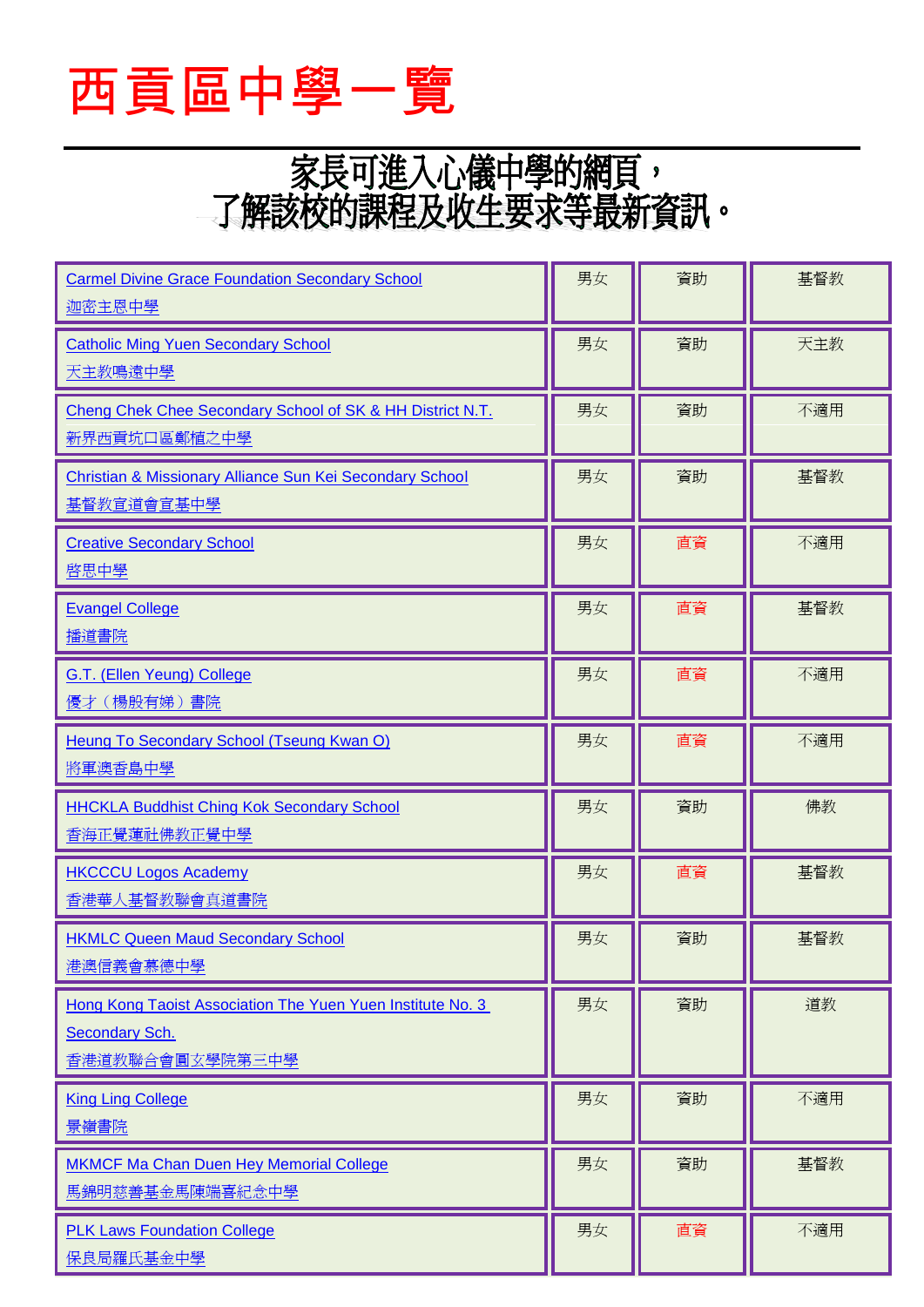| <b>Po Kok Secondary School</b><br>寶覺中學                                    | 男女 | 資助 | 佛教  |
|---------------------------------------------------------------------------|----|----|-----|
| Po Leung Kuk Ho Yuk Ching (1984) College<br>保良局甲子何玉清中學                    | 男女 | 資助 | 不適用 |
| POH 80th Anniversary Tang Ying Hei College<br>博愛醫院八十週年鄧英喜中學               | 男女 | 資助 | 不適用 |
| <b>Qualied College</b><br>匯知中學                                            | 男女 | 直資 | 不適用 |
| Sai Kung Sung Tsun Catholic School (Secondary Section)<br>西貢崇真天主教學校 (中學部) | 男女 | 資助 | 天主教 |
| <b>STFA Cheng Yu Tung Secondary School</b><br>順德聯誼總會鄭裕彤中學                 | 男女 | 資助 | 不適用 |
| <b>Tseung Kwan O Government Secondary School</b><br>將軍澳官立中學               | 男女 | 官立 | 不適用 |
| <b>TWGHs Lui Yun Choy Memorial College</b><br>東華三院呂潤財紀念中學                 | 男女 | 資助 | 不適用 |
| <b>WEO Chang Pui Chung Memorial School</b><br>威靈頓教育機構張沛松紀念中學              | 男女 | 資助 | 不適用 |
| Yan Chai Hospital Lan Chi Pat Memorial Secondary School<br>仁濟醫院靚次伯紀念中學    | 男女 | 資助 | 不適用 |
| Yan Chai Hospital Wong Wha San Secondary School<br>仁濟醫院王華湘中學              | 男女 | 資助 | 不適用 |